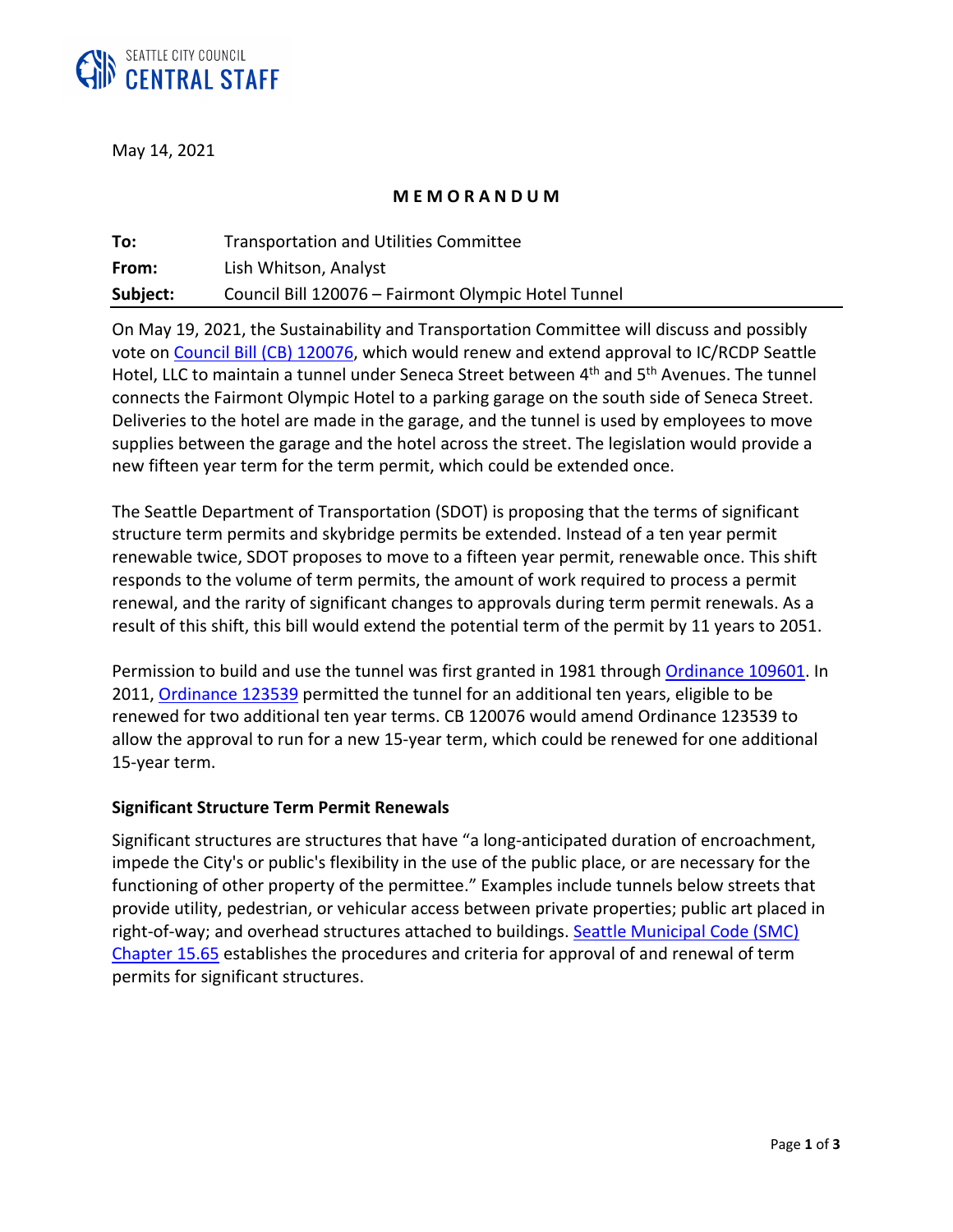### [SMC 15.65.073](https://library.municode.com/wa/seattle/codes/municipal_code?nodeId=TIT15STSIUS_SUBTITLE_IIMISTUSRE_CH15.65SISTTEPE_15.65.073SISTTEPEREAM) states:

*If the Director of Transportation determines at term renewal that the authorizing ordinance requires an amendment, the Director shall provide a recommendation to City Council as to whether an application for a significant structure term permit renewal should be granted or denied with the appropriate terms and conditions, and the Council shall decide on the renewal and establish the terms and conditions of that renewal consistent with [Section](https://library.municode.com/wa/seattle/codes/municipal_code?nodeId=TIT15STSIUS_SUBTITLE_IIMISTUSRE_CH15.65SISTTEPE_15.65.080COIMGRSISTTEPE)  [15.65.080.](https://library.municode.com/wa/seattle/codes/municipal_code?nodeId=TIT15STSIUS_SUBTITLE_IIMISTUSRE_CH15.65SISTTEPE_15.65.080COIMGRSISTTEPE) Approval of an amended term renewal for a significant structure term permit shall be granted only by ordinance.*

[Section 15.65.080](https://library.municode.com/wa/seattle/codes/municipal_code?nodeId=TIT15STSIUS_SUBTITLE_IIMISTUSRE_CH15.65SISTTEPE_15.65.080COIMGRSISTTEPE) provides the terms and conditions that may be included in a term permit ordinance. These include, but are not limited to:

- the term of years that permission is granted and renewal periods, if any;
- provision for regular inspection of and procedures for closure or removal of the structure;
- requirements for performance bonds, public liability insurance, indemnification, conformance with other laws, and annual fees;
- prohibition against assignment without City consent;
- a requirement for execution and recording of a covenant ensuring that obligations and conditions imposed on the permittee run with the land, where applicable;
- public benefit mitigation elements; and
- timely acceptance of permission.

## **Fairmont Olympic Hotel Tunnel**

The Fairmont Olympic Hotel opened in 1924 on the site of the University of Washington's original campus in the heart of Downtown Seattle. The 450-room hotel, a designated National Register Landmark, has traded hands over the years, and is currently operated by Fairmont Hotels and Resorts. The University of Washington owns the land beneath the hotel and the parking garage across the street.

A tunnel connects the hotel to a loading dock located in the parking garage at the southwest corner of 5<sup>th</sup> Avenue and Seneca Street. The tunnel allows employees of the hotel to move supplies through the tunnel under Seneca Street, rather than at grade.

The proposed bill would amend Ordinance 123539, which granted approval to operate the tunnel between 2010 and 2020. Ordinance 123539 provided for up to two additional ten year terms, requiring renewal in 2020 and 2030 and requiring re-permitting in 2040. The proposed bill would extend approval to the hotel to operate the tunnel for a new fifteen year term, starting in 2021. Permission to operate the tunnel could be renewed for an additional 15-year term running to 2051, after which time the hotel would need to seek a new permit.